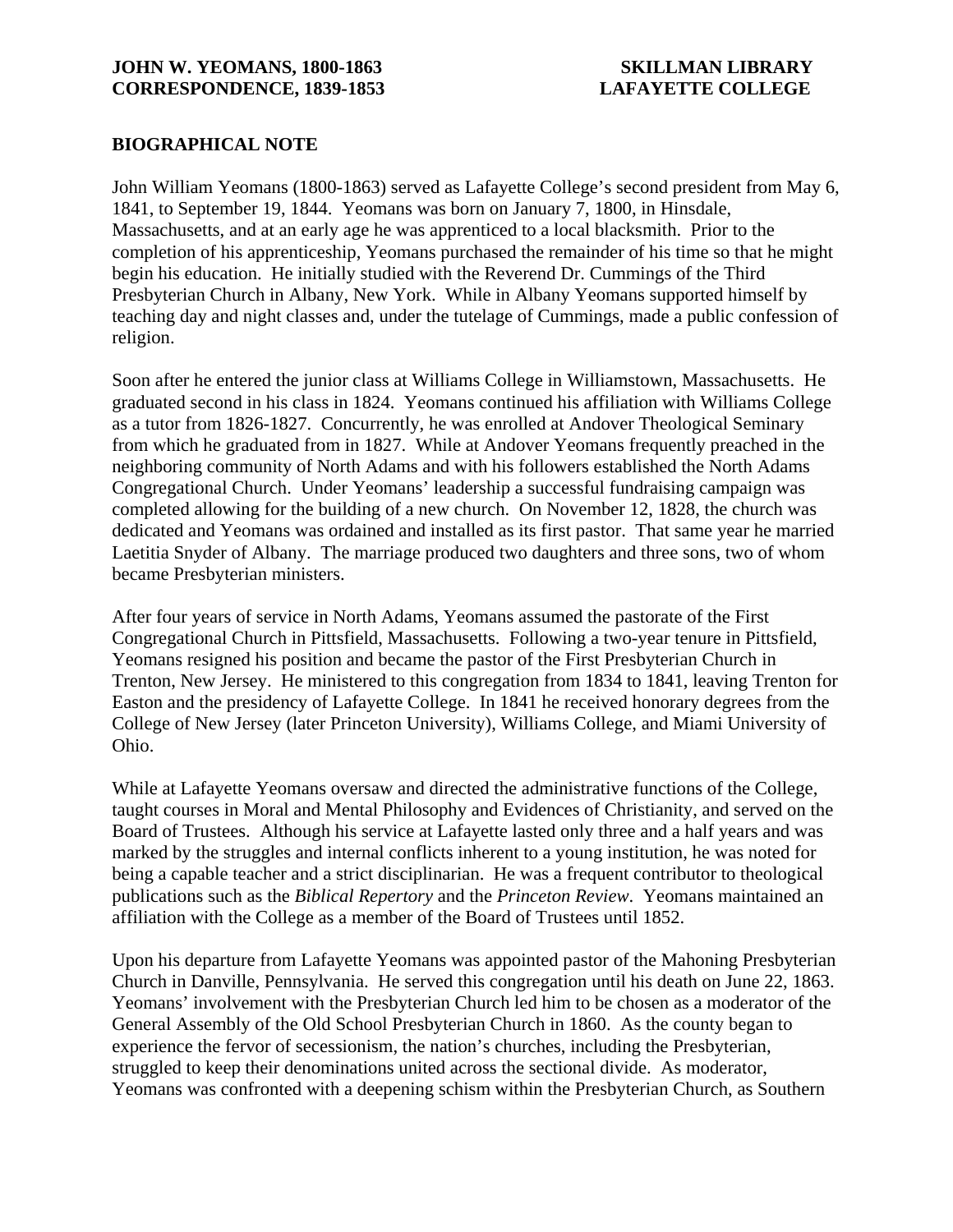church leaders began to advocate for secession. This prompted Yeomans to issue a December 1860 circular that called for a national day of prayer to be held on January 4, 1861. During the General Assembly held in 1861 Yeomans opposed resolutions to the Assembly that pledged support to the Federal government, fearing such proclamations would aggravate sectional tensions. Once the war began, Yeomans remained solidly committed to the Union cause.

# **SCOPE AND CONTENT**

The Yeomans Papers contain one cubic foot of incoming and outgoing correspondence of John William Yeomans, the second president of Lafayette College. Originally, this collection of correspondence was housed in bound letter books of "letters received" and "letters sent." The "letters received" books were disassembled at an earlier date, and the letters were removed and arranged in numerical order by the page number in the upper right hand corner. This page number was used in Yeomans' indexing system that is also contained in his papers. The "letters sent" books remain in their bound form and contain the clerk's copy of replies sent by President Yeomans.

The Yeomans Papers are arranged chronologically into two series: incoming correspondence and outgoing correspondence. The incoming correspondence series consists of all the letters previously contained in the "letters received" bound books. While the collective body of correspondence dates from September 28, 1839, to May 16, 1853, there are gaps in this run. Only a single letter remains from 1839. The correspondence resumes on January 4, 1840, and continues to December 27, 1843. Letters received during 1844 and 1845 are not included in this collection and are presumed missing. The sequence begins again on January 3, 1846, and continues to January 4, 1850. The location of letters from the remaining portion of 1850 and from 1851 and 1852 is also unknown. Incoming correspondence from January 1853 to May 16, 1853, can be found in this collection.

President Yeomans filed incoming letters in the order in which they were received, regardless of chronological correctness. He created an index for each letter book, in which he noted the name of the correspondent and assigned a page number to the letter. However, these indexes are sometimes incomplete, not always accurate, and contain references to missing correspondence. In light of this, the correspondence is now arranged in chronological order. Letters with only month and year date have been placed at the beginning of the month. Those letters with no discernable date have been filed near letters with similar page numbers. As a result, the page numbers no longer follow a strict numerical sequence.

The indexes, located at the beginning of the incoming correspondence run, should be consulted for a list of correspondents, but it should be noted that there is a gap in the indexes. An index exists for pages 1-167, 243-499, 753-964, and 965-1130. While it is not known where the missing indexes are, the letters from those pages are included in the collection. Most letters remain in good condition, with little fading of ink and minimal brittleness on the edges.

Yeomans' outgoing correspondence is contained in two bound books. The letters in these books are the clerk's copy of replies sent by Yeomans from 1841 to 1849. Both books contain an index similar to the index used for incoming letters. The first book contains letters from June 26, 1841,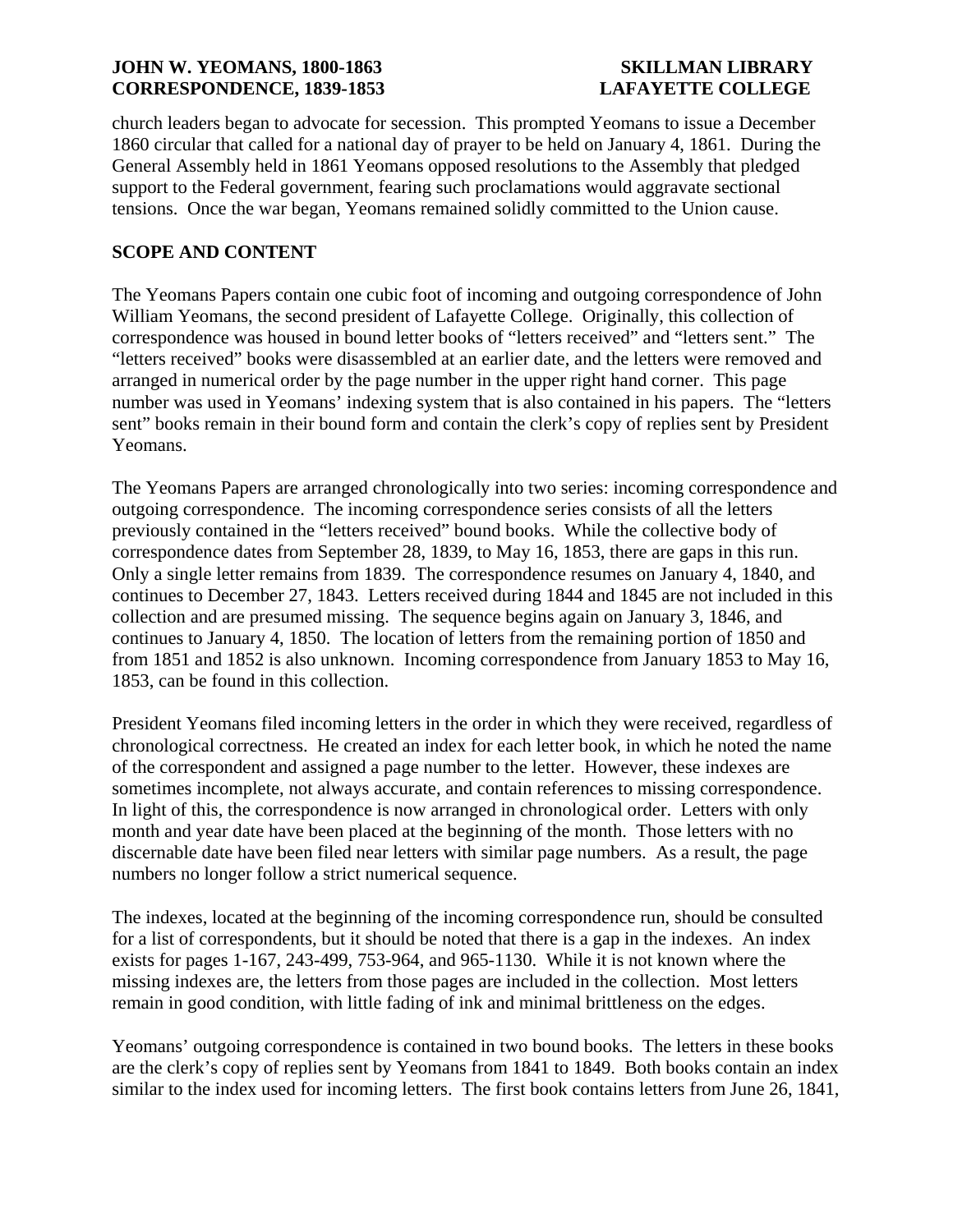to May 9, 1843. Letters from May 10, 1843, to December 10, 1849, are contained in the second book, but there are gaps in this correspondence, most significantly in 1849. All replies are handwritten in script until April 27, 1847. From this date to early 1849 the correspondence appears in short hand script and is difficult to read because a notations key is unavailable.

There are a few typed transcripts of incoming and outgoing letters included in this collection. These transcripts are limited in number and arranged in chronological order. Four miscellaneous items are contained in the final folder. The only original piece is an undated note from a Junkin to Yeomans. The other two items are photocopies of originals that are not part of this collection. One is a letter was written by T. Hartley Cranford to Yeomans on April 5, 1840. The other is a note prepared by Yeomans for the Board of Trustees on April 8, 1841. Finally, there is a photocopy of an April 15, 1841, article from the *Democrat & Argus* noting the appointment of Yeomans as College president.

Additionally in September 2002 a small collection of Yeomans letters were purchased for this collection. These twenty-seven letters are arranged in chronological order beginning with July 8, 1835, and ending with October 1, 1849. All are addressed to Yeomans except for one, a letter to Samuel R. Jackson from William P. Jackson. Some of the letters have small numbers in the upper right hand corner, indicating that they may have been part of the bound letter books Yeomans kept.

Yeomans' correspondence provides insights into issues surrounding higher education and religion during the middle nineteenth century. Topics often addressed include requests for assistance in placing ministers, offers to preach before a congregation, and issues related to college administration, especially financial transactions, student relations, and reports. Frequent correspondents include his sons, George, Edward, and Alfred. The letters from Alfred are particularly interesting, as he discusses with his father his decision to travel to California in 1853.

## **RELATED MATERIALS**

The Historical Society of Pennsylvania in Philadelphia maintains a collection of approximately 150 items of correspondence related to John William Yeomans.

## **Folders**

- Folder 1: Index to Letters Received
- Folder 2: Letters Received--September 28, 1841-July 28, 1841
- Folder 3: Letters Received--August 1841-November 29, 1841
- Folder 4: Letters Received--December 1841-March 17, 1842
- Folder 5: Letters Received--April 1, 1842-July 28, 1842
- Folder 6: Letters Received--August 1842-December 30, 1842
- Folder 7: Letters Received--January 3, 1843-May 32, 1843
- Folder 8: Letters Received--June 4, 1843-September 30, 1843
- Folder 9: Letters Received--October 7, 1843-December 27, 1843
- Folder 10: Letters Received--January 3, 1846-October 31, 1846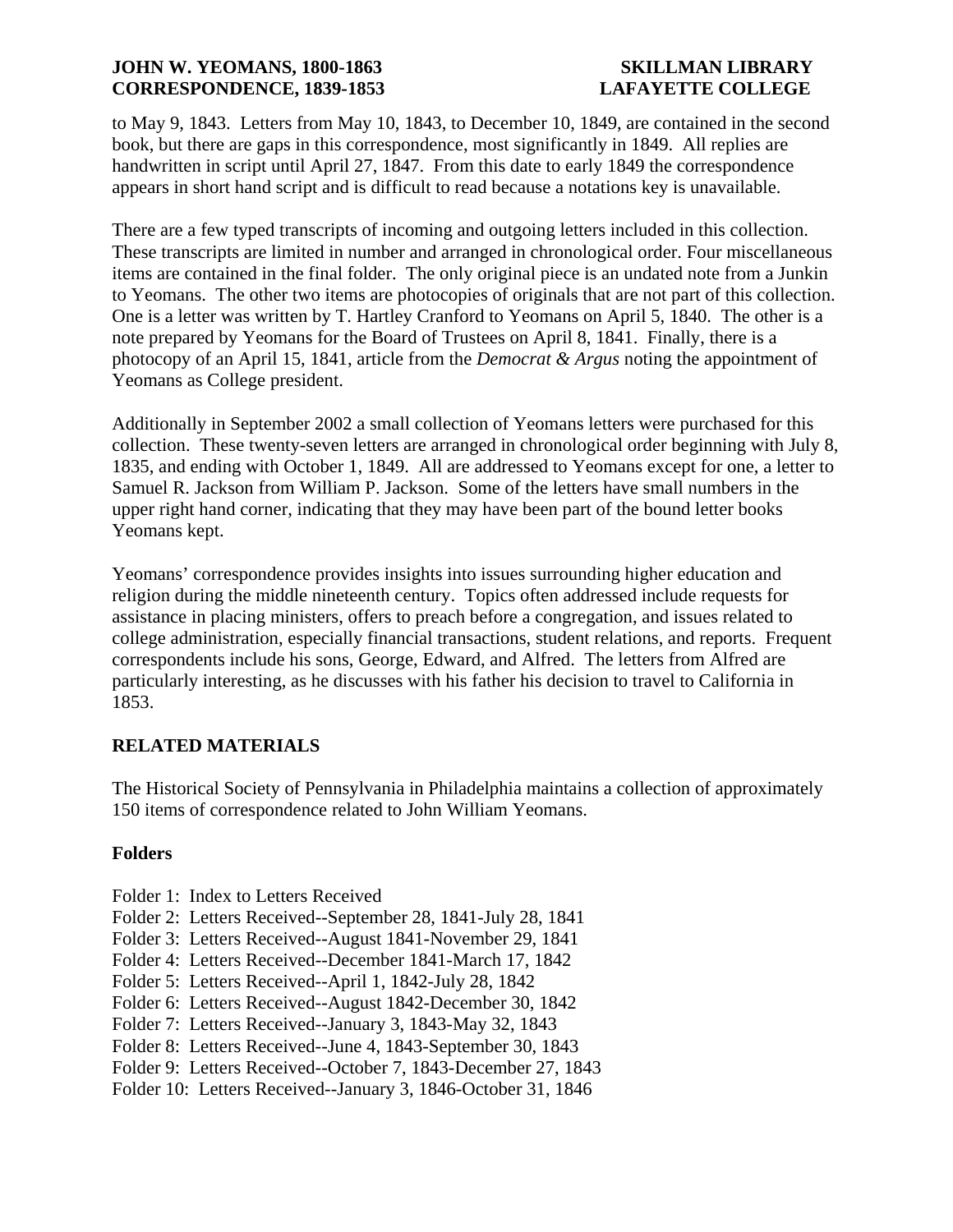- Folder 11: Letters Received--November 2, 1846-April 26, 1847
- Folder 12: Letters Received--May 2, 1847-November 26, 1847
- Folder 13: Letters Received--December 7, 1847-June 24, 1848
- Folder 14: Letters Received--July 20, 1848-May 8, 1849
- Folder 15: Letters Received--June 1849-January 4, 1850
- Folder 16: Letters Received--January 1853-May 16, 1853
- Folder 17: Letters Received, Copies--January 18, 1839-December 21, 1841 (Page #1-120)
- Folder 18: Letters Received, Copies--December 23, 1841-December 10, 1842 (Page #121-270)
- Folder 19: Letters Received, Copies--December 1842-October 7, 1843 (Page #271-430)
- Folder 20: Letters Received, Copies--October 14, 1843-December 27, 1843 (Page #431-499)
- Folder 21: Index to Letters Sent--June 26, 1841-May 22, 1844
- Folder 22: Letters Sent, Book I--June 26, 1841-May 9, 1843
- Folder 23: Letters Sent, Book I, Copies--June 26, 1841-April 11, 1842 (Page #1-141)
- Folder 24: Letters Sent, Book I, Copies--April 11, 1842-March 31, 1843 (Page #142-290)
- Folder 25: Letters Sent, Book I, Copies--March 31, 1843-May 9, 1843 (Page #291-300)
- Folder 26: Letters Sent, Book II--May 9, 1843-December 10, 1849
- Folder 27: Letters Sent, Book II, Copies--May 9, 1843-May 22, 1844 (Page #1-147)
- Folder 28: Letters Sent, Book II, Copies--May 24, 1844-October 7, 1844 (Page #148-192)
- Folder 29: Letters Sent, Transcriptions
- Folder 30: Miscellaneous
- Folder 31: Additional Letters Received, July 8, 1835-October 1, 1847

## **RECENT ADDITIONS TO THE COLLECTION**

Twenty-seven (27) handwritten letters addressed to Yeomans were purchased from Jeb Boyd in September 2002 and added to the John W. Yeomans Papers

1. July 8, 1835 to Rev. J. W. Yeomans, Trenton City, New Jersey, from D. P. Yeomans of Williamstown, Mass.

2. February 19, 1839 to Rev. John W. Yeomans, Trenton, New Jersey, from J. D. Tyler

3. March 22, 1839 to Rev. John W. Yeomans, Trenton, New Jersey, from S. G. Winhestor (?)

4. June 5, 1841 to Rev. President Yeomans, Lafayette College, Easton, Pennsylvania, from John Hall

5. July 3, 1841 to John W. Yeomans, President of Lafayette College, Easton, Pennsylvania, from D. P. Yeomans

6. September 19, 1841 to Rev. J. W. Yeomans, President of Lafayette College, Easton, Pennsylvania, from D. P. Yeomans

7. September 23, 1841 to Samuel R. Jackson, Easton, Pennsylvania, from William P. Jackson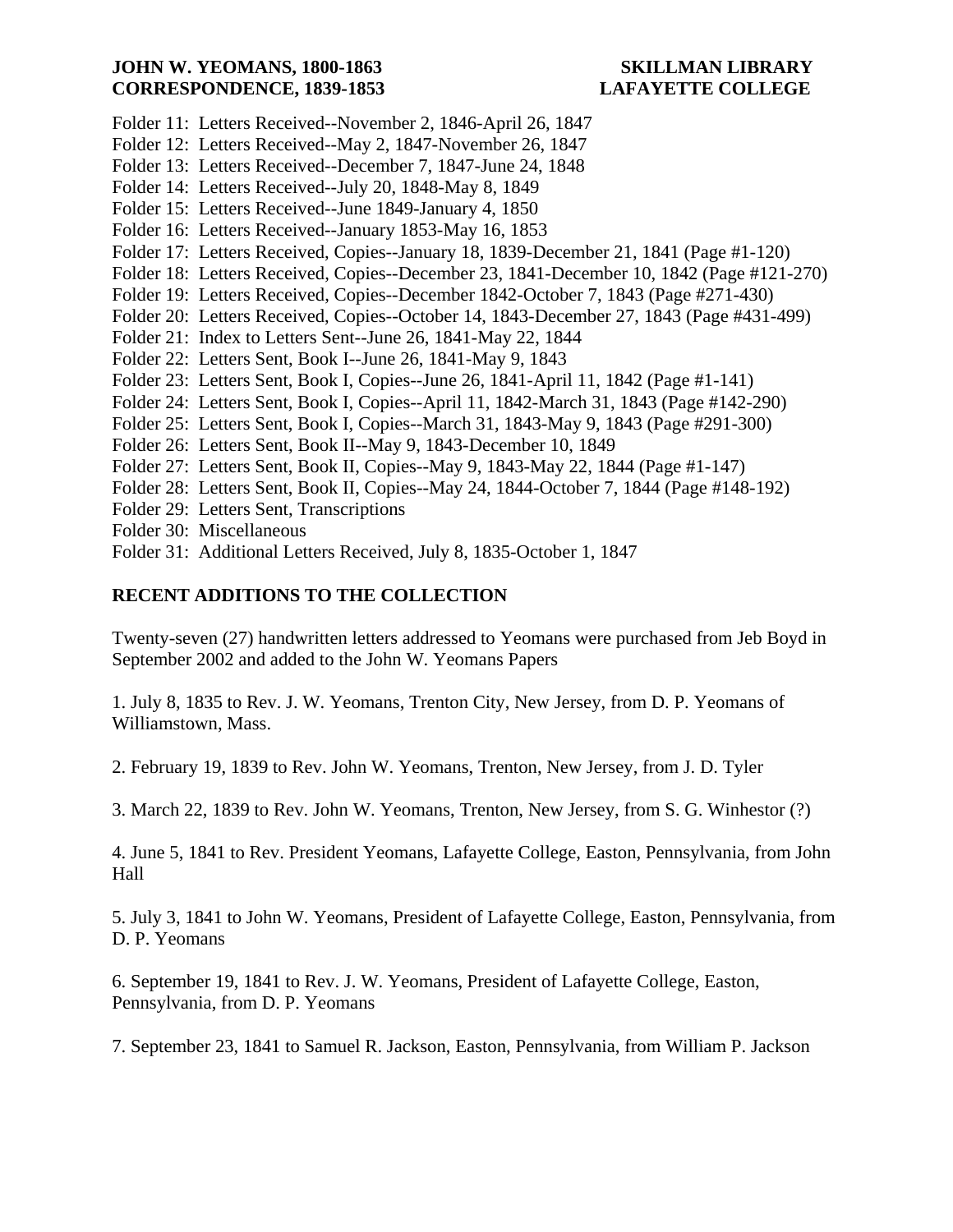8. September 30, 1841 to Rev. John W. Yeomans, President of Lafayette College, Easton, Pennsylvania, from D. P. Yeomans

9. November 22, 1841 to Rev. W. Yeomans, President of Lafayette College, Easton, Pennsylvania, from John Hall

10. January 13, 1842 to Professor Yeomans, President of Lafayette College, Easton, Pennsylvania, from ?

11. January 13, 1842 to President Yeomans, Lafayette College, Easton, Pennsylvania, from ?

12. October 1, 1842 to Rev. John W. Yeomans, President of Easton College, Northampton County, Pennsylvania, from John Savidye

13. November 19, 1842 to The President of the College, Easton, Pennsylvania, from T. D. Dumont

14. April 1, 1843 to The Reverend President Yeomans, Lafayette College, from Richard Webster

15. May 8, 1843 to Rev. Dr. Yeomans, President of Lafayette College, Easton, Pennsylvania, from D. M. Halliday

16. November 21, 1843 to Rev. J. W. Yeomans, Easton, Pennsylvania, from M. B. Hope

17. December 13, 1843 to Rev. J. W. Yeomans, Easton, Pennsylvania, from ?

18. April 1, 1846 to Rev. Yeomans, Danville, Pennsylvania, from P. B. Morr

19. April 2, 1846 to Rev. J. W. Yeomans, Danville, Pennsylvania, from Willis Lord

20. April 3, 1846 to Rev. Dr. J. W. Yeomans, Danville, Columbia County, Pennsylvania, from W. M. Chapman

21. March 2, 1846 to Rev. J. W. Yeomans, Danville, Pennsylvania, from Joseph Stevens ?

22. November 17, 1846 to Rev. J. W. Yeomans, Danville, Pennsylvania, from M. B. Hope

23. March 8, 1847 to Rev. J. W. Yeomans, Danville, Pennsylvania, from R. S. Cooke

24. February 18, 1848 to Rev. J. W. Yeomans, Danville, Columbia County, Pennsylvania, from M. B. Hope

25. October 1, 1849 to Rev. John W. Yeomans, Danville, Columbia County, Pennsylvania, from Lucy Stevens